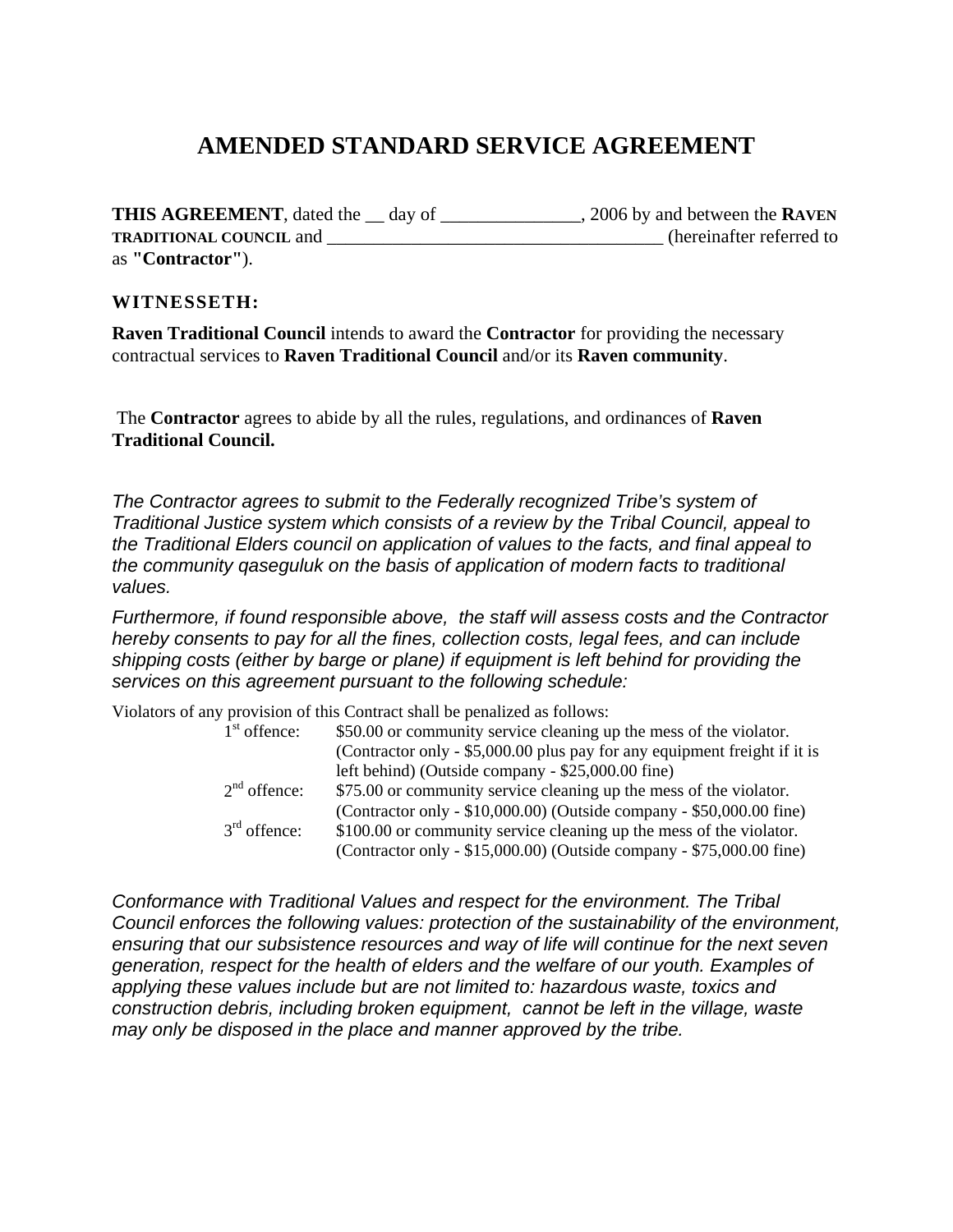Before the work begins, contractor must sign an agreement to pay for shipping costs to send the equipment back to where they got it from. **If agreement is not signed**, company will be referred to as **outside company**.

**NOW, THEREAFTER**, in consideration of the mutual promises of the parties contained herein, the parties agree as follows:

## **Article I. GENERAL**

**A. SCOPE OF WORK:** This is an Agreement entered into to obtain (may attach paper explaining work)

\_\_\_\_\_\_\_\_\_\_\_\_\_\_\_\_\_\_\_\_\_\_\_\_\_\_\_\_\_\_\_\_\_\_\_\_\_\_\_\_\_\_\_\_\_\_\_\_\_\_\_\_\_\_\_\_\_\_\_\_\_\_\_\_\_\_\_\_\_\_\_\_ \_\_\_\_\_\_\_\_\_\_\_\_\_\_\_\_\_\_\_\_\_\_\_\_\_\_\_\_\_\_\_\_ for the **Raven Traditional Council,** and/or its **Raven community**.

\_\_\_\_\_\_\_\_\_\_\_\_\_\_\_\_\_\_\_\_\_\_\_\_\_\_\_\_\_\_\_\_\_\_\_\_\_\_\_\_\_\_\_\_\_\_\_\_\_\_\_\_\_\_\_\_\_\_\_\_\_\_\_\_\_\_\_\_\_\_\_\_

**B. LOCATION OF WORK:** The Project is located within the area governed by the **Raven Traditional Council**.

## **Article II. CONTRACTOR'S SERVICES**

**A. Contractor** agrees to provide all Basic Services as set forth and specifically made a part hereof by reference **Scope of Work.**

#### **Article III. TIME**

- **A. COMMENCEMENT OF SERVICES: Contractor**'s services shall commence the date it was signed and be effective and executed same day.
- **B. EXPIRATION OF SERVICES:** This Agreement shall be effective the day it was signed by both parties and end only if **Contractor** fulfills its part on the agreement.

#### **Article IV. TERMINATION**

**A.** This Agreement may be terminated by fulfilling the **agreed contract for service**, **has no fines to pay** to **Raven Traditional Council**, includes **no collection fees,** and has **left no equipment** in old and new Raven site. If one of terms is unsatisfactory, termination will not take effect until all of the terms are satisfactory condition. In addition, the **Raven Traditional Council** may terminate the Agreement in its discretion at any time on 30 day(s) written notice to the **Contractor**. In the event of such termination the **Contractor** shall be compensated for work performed prior to the termination date, including Reimbursable Expenses then due.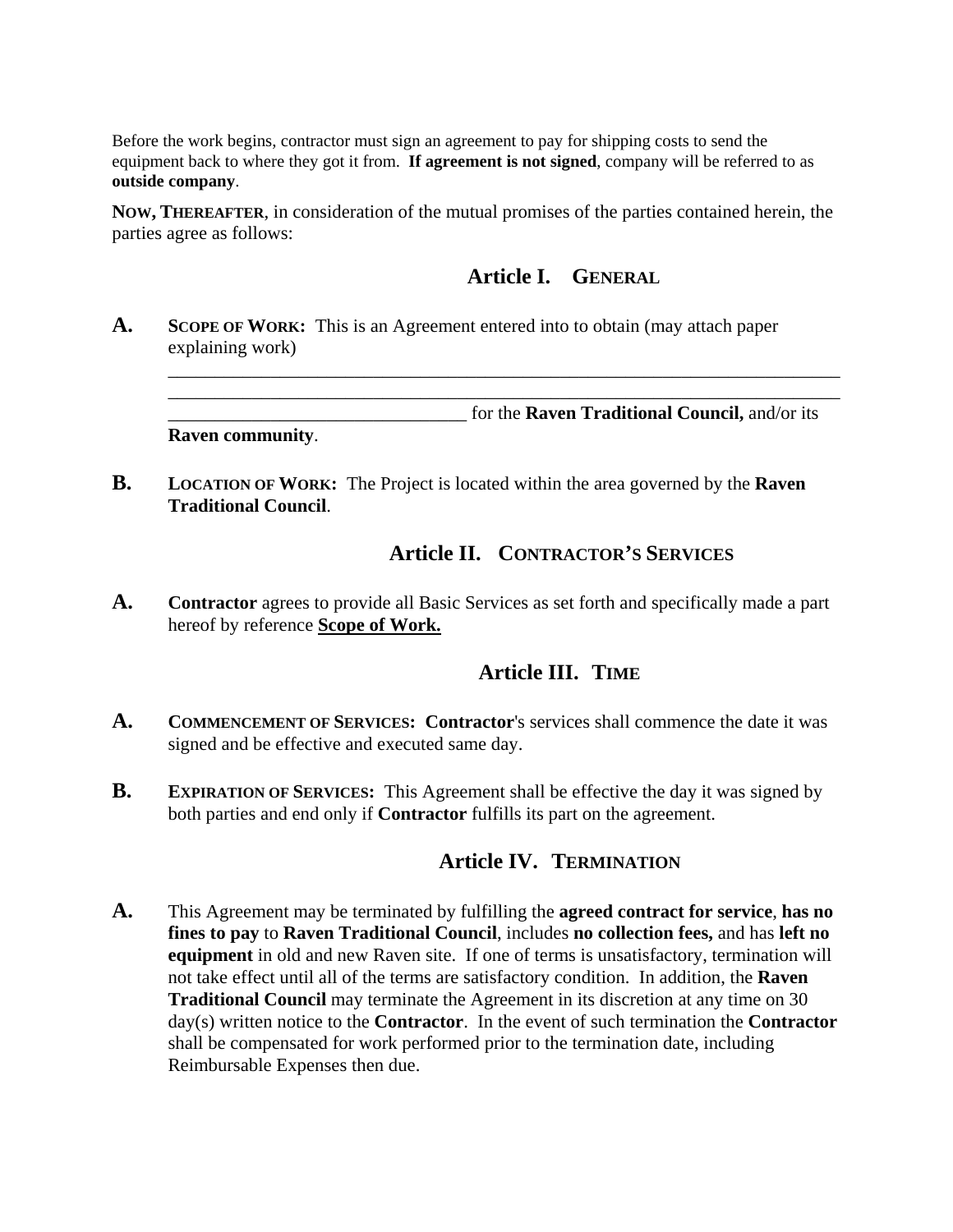## **Article V. DISPUTES**

A. In the event of any dispute arising under this Agreement, as a condition precedent of any action being initiated by the **Contractor**, the **Contractor** shall submit to the **Raven Traditional Council**, within 30 day(s) of the date of the event giving rise to the dispute, a written statement of the **Contractor**'s claim which shall include a full description of the basis for said claim, its amount, and the contract provision(s) relied upon.

## **Article VI. CHANGES**

**A.** The **Raven Traditional Council** retains the right to make additions or deletions to the scope of the services hereunder and the compensation to be paid to **Contractor** shall be adjusted accordingly, at the request of the **Raven Traditional Council**, the **Contractor** shall prepare a written amendment, change, together with such supporting data as necessary to reflect the manner in which any change is compensation has been calculated. In the event of dispute between the parties as to the appropriate adjustment to compensation, the **Contractor** shall proceed with the work as ordered by the **Raven Traditional Council** and any thereafter submit its claim through the disputes procedures specified here.

## **Article VII. NOTICES**

**A.** All notices required or permitted under this Agreement shall be delivered as stated hereunder. Notice shall be deemed complete upon mailing.

#### **Article VIII. SUCCESSORS AND ASSIGNS**

**A.** The **Raven Traditional Council** and the **Contractor** each binds itself, its partners, successors, assigns and legal representatives to the other party to this Agreement and to the partners, successors, assigns and legal representatives of such other party with respect to all covenants of this Agreement. The **Contractor** shall not assign, sublet or transfer any interest in this Agreement of obligation hereunder without the written consent of the **Raven Traditional Council**.

#### **Article IX. EMPLOYEES AND CONSULTANTS**

**A.** The work required under this Contract will be performed by the **Contractor**, its employees and consultants. The **Contractor** shall have the sole right to designate which of its employees shall perform the services required to be performed under this Standard Service Agreement. *All such persons or entities become under the jurisdiction of the Tribe and the Contractor continues to be liable for all of their actions and responsibilities.*